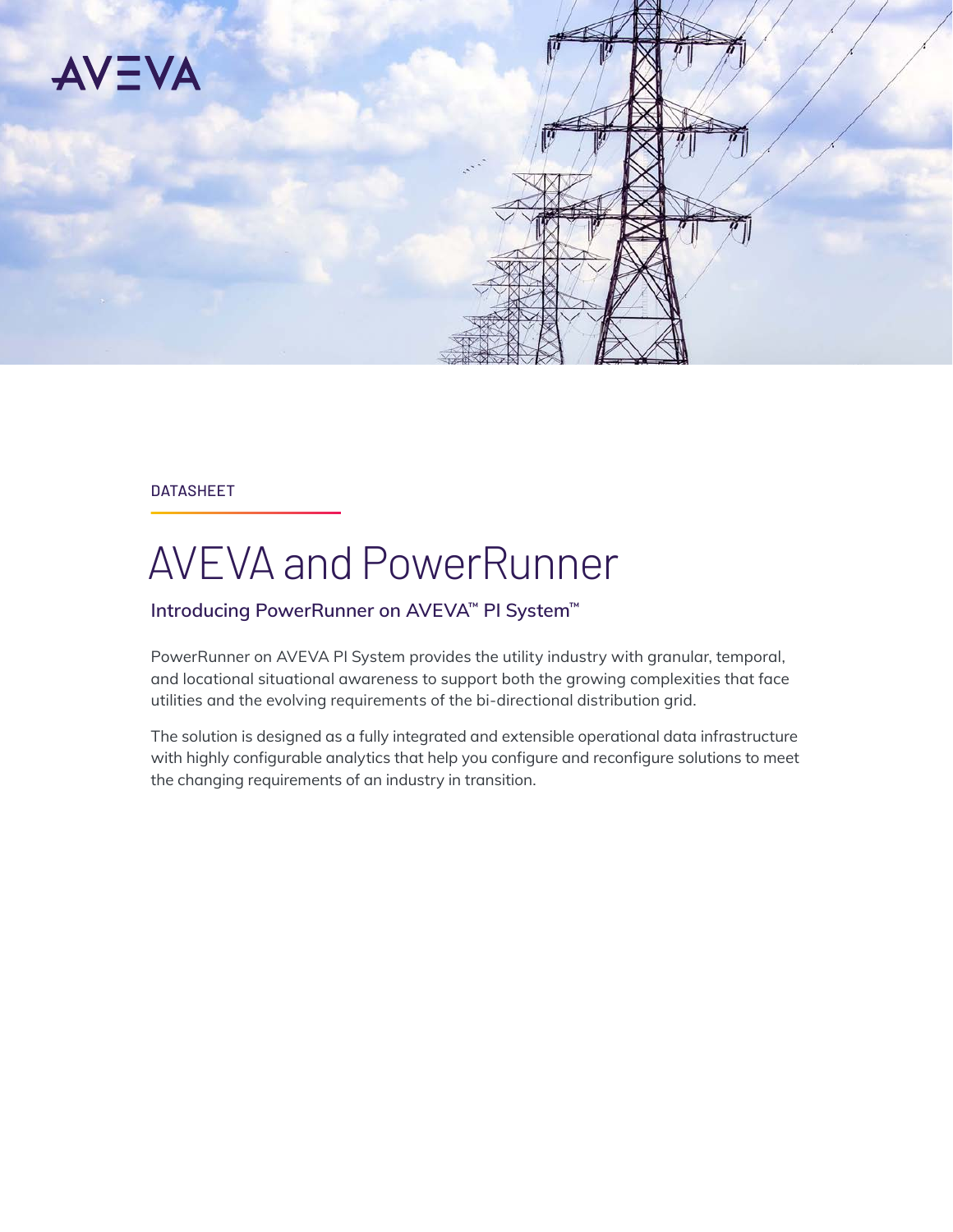# **Benefits**

The PowerRunner on PI System offers you the following benefits:

### **Fully integrated data infrastructure with data management**

Built upon the AVEVA PI System, the industry-leading time-series database infrastructure, the PowerRunner on PI System extends the value of data and context you already get from the PI System for the growing distribution network.

Additionally, integrating operational data from AMI, SCADA, and other sensors offers configurable PowerRunner data management and governance layers to create a trusted, near realtime, single source of truth.

#### **Speed to value**

PowerRunner on PI System implementation is accelerated by the application of existing AVEVA interfaces and by integration via the PowerRunner-PI gateway, so you can start enterprise deployments in just weeks.

#### **Value-added use cases**

As a fully integrated solution with dozens of inproduction business use cases, the PowerRunner on PI System delivers out-of-the-box functionality that adds immediate value.

#### **Minimal business risks**

PowerRunner on PI System is a proven, scalable, extensible, and configurable operational data solution designed to meet your unique business and operational requirements. The solution's ease of implementation and out-of-the-box use cases provide immediate, day-one value to utilities. The extensibility of the solution also allows you to configure and reconfigure analytics to address your uniquely changing business requirements.

PowerRunner on PI System provides the mature integration layers of both technologies, giving you a data infrastructure solution that joins time-series operational data with scalar commercial data to create a fully integrated operational data solution.

#### **Business applications**

- Measure data operations
- Exception analytics
- Theshold alarming with notifications and workflow
- AI/ML forecast modeling

#### **User configurations**

- Ad hoc data querying
- Custom and ad hoc reporting
- Watchlists and notifications
- Configurable analytics

#### **Scalable data infrastructure**

- Time-series database architecture
- Accelerated I/O engine for real-time grid situational awareness
- Native interfaces and adapters

#### **Data governance**

- Multi-source data querying
- Data and attribute versioning
- Data and attribute auditing
- Role-based security



**AV=VA**